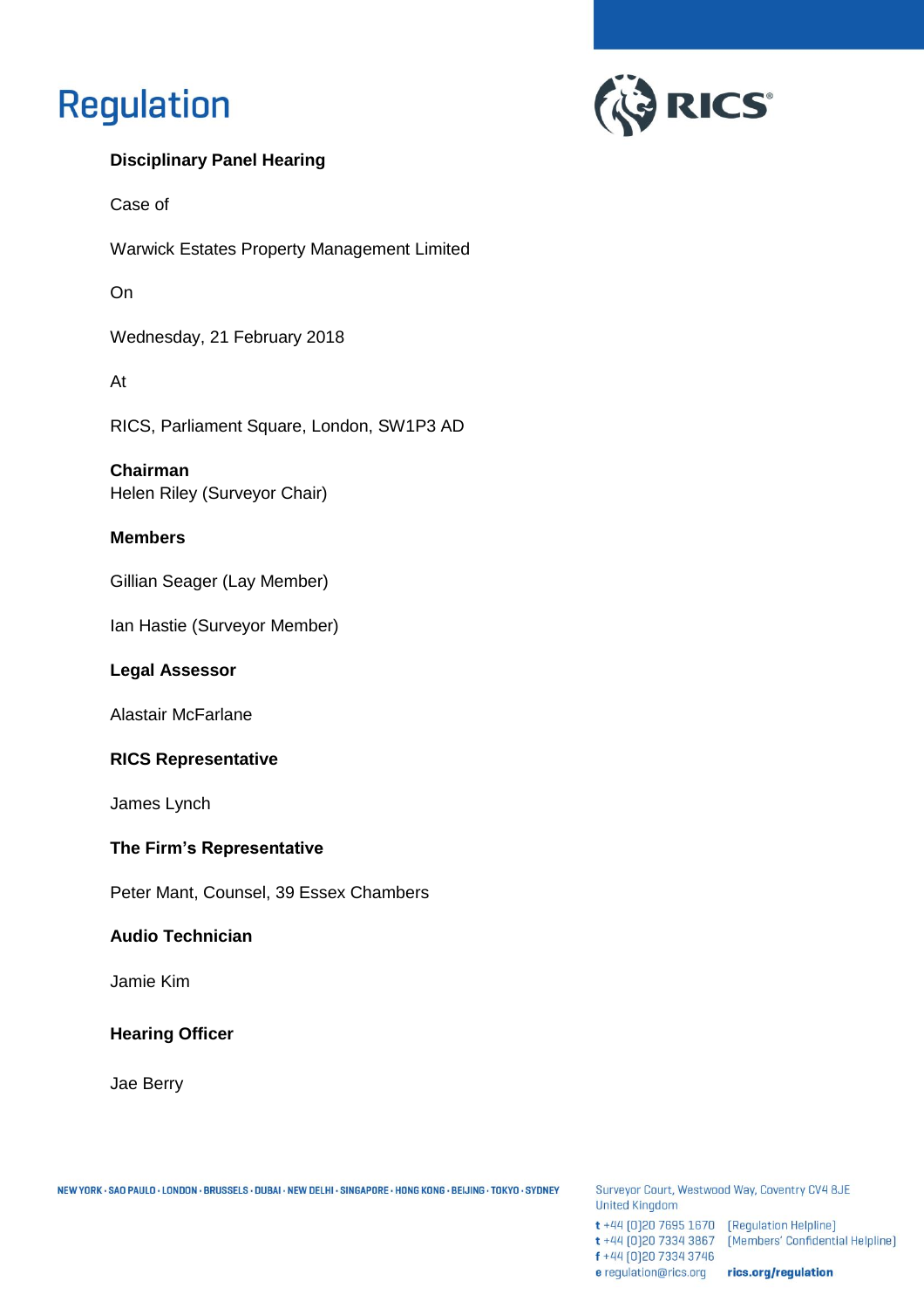### **The formal charge is:**

*Between February 2012 and August 2014, you failed to conduct your undertaking, namely the property management of Marsden House in such a way as to ensure, so far as was reasonably practicable, that persons not in your employment were not thereby exposed to risks to their health and safety when using lifts provided at the building. In doing so, the Firm*  failed to carry out its professional work with due skill, care and diligence and with proper *regard for the technical standards expected of it.*

### *Contrary to Rule 4 of the Rules of Conduct for Firms 2007*

### *Particulars*

- *a. On 23 December 2016, the Firm pleaded guilty to and was subsequently convicted of a single charge of failing to discharge the duty imposed by section 3(1) of the Health and Safety at Work Act 1974, relating to events which occurred on 30 August 2014 at Marsden House, Bolton and which resulted in a resident falling to his death down a lift shaft.*
- *b. The underlying acts or omissions resulting in the failure to maintain the lifts at Marsden House were:*
	- *i. Although the Firm engaged suitably qualified lift engineers, Zurich Management Services, to examine the lifts at six monthly intervals and despite paying Zurich's invoices for doing that work and providing those reports, the Firm failed to ensure that they actually received those reports. Had the Firm seen those reports, it was evident that significant faults in the operation of the lifts had been identified and required urgent attention, that ultimately was not taken.*
	- *ii. Maintenance and emergency call out reports prepared by a third party, Ark Elevators, were provided to the Firm and those reports referred to instances of lifts becoming stuck between floors and passengers forcing the doors open to escape, and some reports of the auto-dialler system not working. Despite receiving these reports, the Firm failed to*

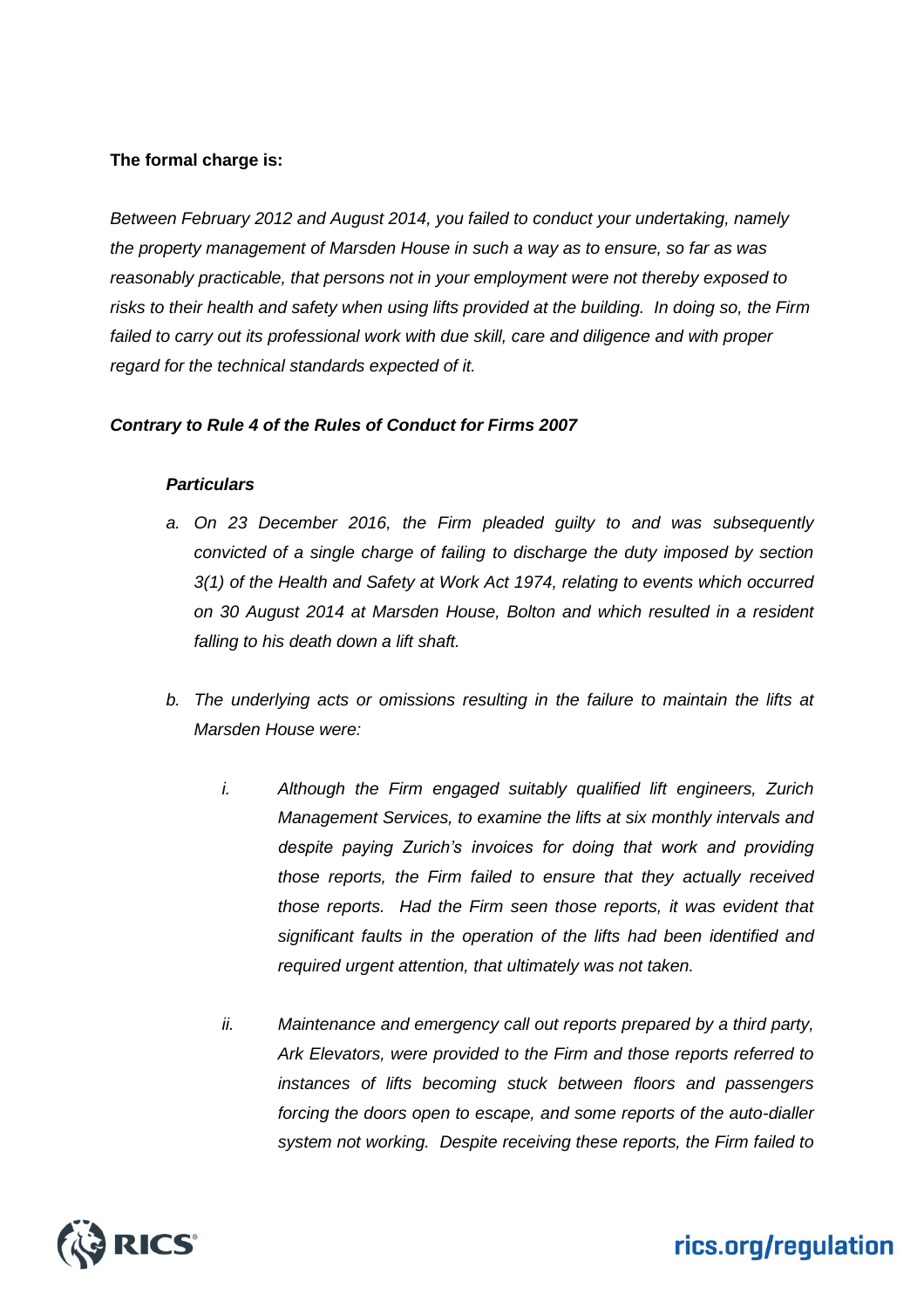*investigate and seek to rectify the lifts operation in order to ensure that should persons become trapped in a lift, there was a prompt and reliable system in place ensuring their rescue.*

*iii. The Firm failed to provide appropriate Health & Safety training for the building caretaker, Mr. Lamb, to enable him to understand who specifically should be notified in the event of a lift failure or emergency*

### **DETERMINATION**

### **REPRESENTATION**

1. Mr. Lynch represented RICS and Mr. Mant represented Warwick Estates Property Management Limited ("The Firm").

### **PRELIMINARY APPLICATION**

2. Mr. Lynch and Mr. Mant made a joint application under Rule 41 h by consent to amend the charge as follows:

*"a. On 23 December 2016, the Firm pleaded guilty to and was subsequently convicted of a single charge of failing to discharge the duty imposed by section 3(1) of the Health and Safety at Work Act 1974 to ensure so far as reasonably practicable that persons were not exposed to risks to their health and safety. relating to events which occurred on 30 August 2014 at Marsden House, Bolton. and which resulted in a resident falling to his death down a lift shaft ."*

*"b (iii) The Firm failed to provide focused training concerning its specific work duties to appropriate Health and Safety training for the building caretaker Mr Lamb, to enable him to understand who specifically should be notified in the event of a lift failure or emergency."*

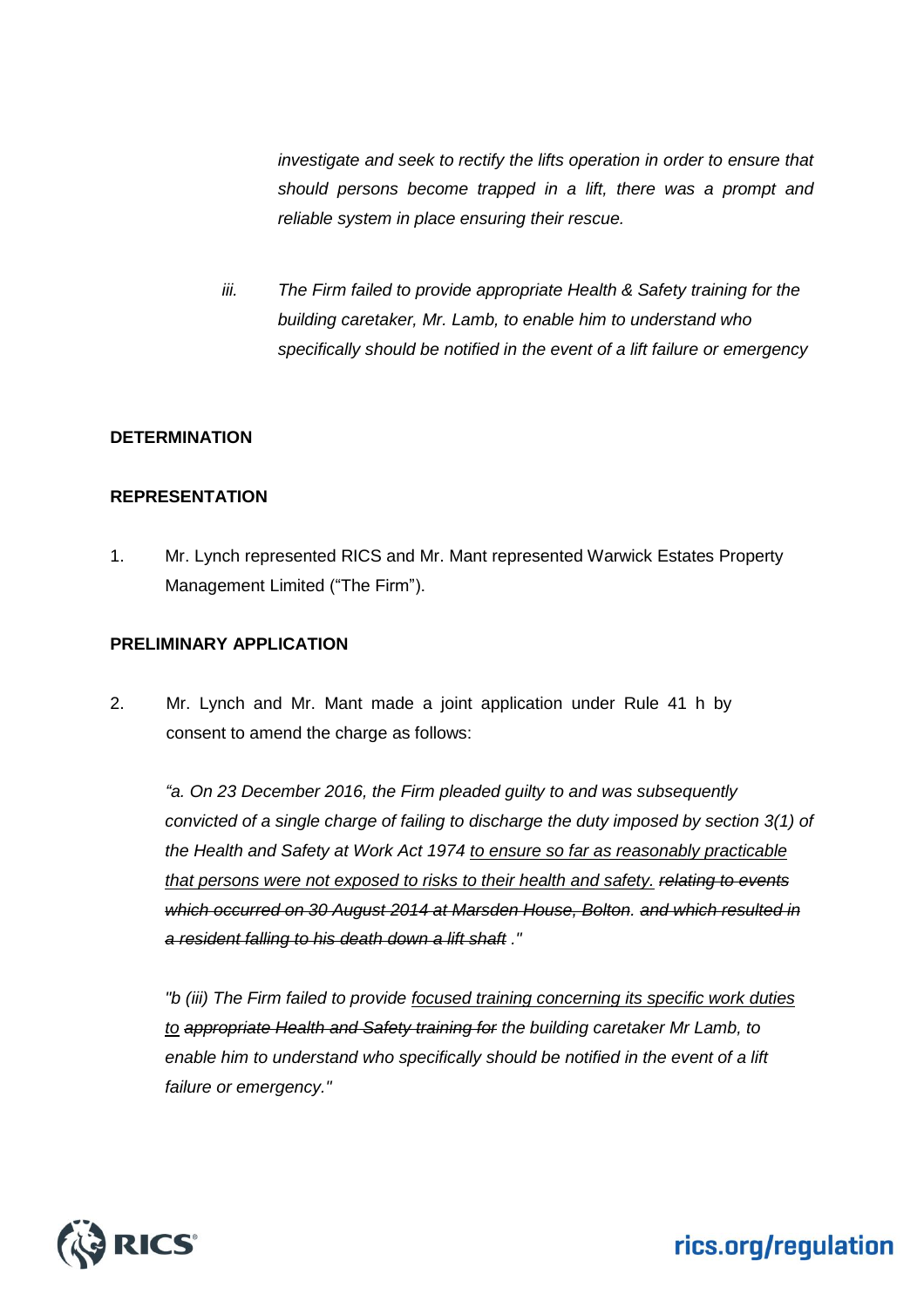3. The Panel was satisfied that the amendment could be made without injustice. Accordingly, it granted the amendment sought.

### **BACKGROUND**

- 4. The firm has been regulated by RICS since August 2012.
- 5. There are eight principals of the Firm. Four of the principals, Karl Ardern, Nicholas Rich, Craig Stephens and Abigail Teece are associate members of RICS (AssocRICS). The other four principals are not members of RICS.
- 6. The Firm was appointed as Managing Agents for Marsden House, a mixed use residential and commercial building in Bolton, in February 2012.
- 7. On 30 August 2014, Mr. Craig Jones, a resident of Marsden House, was returning to his flat on the 9<sup>th</sup> floor. Mr. Jones and a friend, Mr. Stedford, were travelling up in the lift when the lift suddenly stopped between the  $4<sup>th</sup>$  and  $5<sup>th</sup>$  floors. Mr. Jones pressed the emergency button but an automated message informed the occupants that it had not been possible to connect their call. Mr. Jones told Mr. Stedford that this was a regular occurrence and that he had had to self-rescue on a number of occasions in the past.
- 8. Mr. Jones pushed open the internal lift doors, revealing the top 18 inches of the 4<sup>th</sup> floor landing. He attempted to lower himself through the gap and onto the  $4<sup>th</sup>$  floor landing. Mr. Jones slipped and fell into the lift shaft where he was impaled on a ladder that was kept there for maintenance purposes. Realising what had happened, Mr. Stedford had to lower himself through the same gap to try and obtain help for Mr. Jones. Mr. Jones died in hospital later that day.
- 9. A coroner's inquest ruled that this was an 'accidental death'. However, the Firm was subsequently prosecuted for a failure to discharge its duties imposed under S3(1) of the Health and Safety at Work Act 1974 (extract at page 23), which reads:

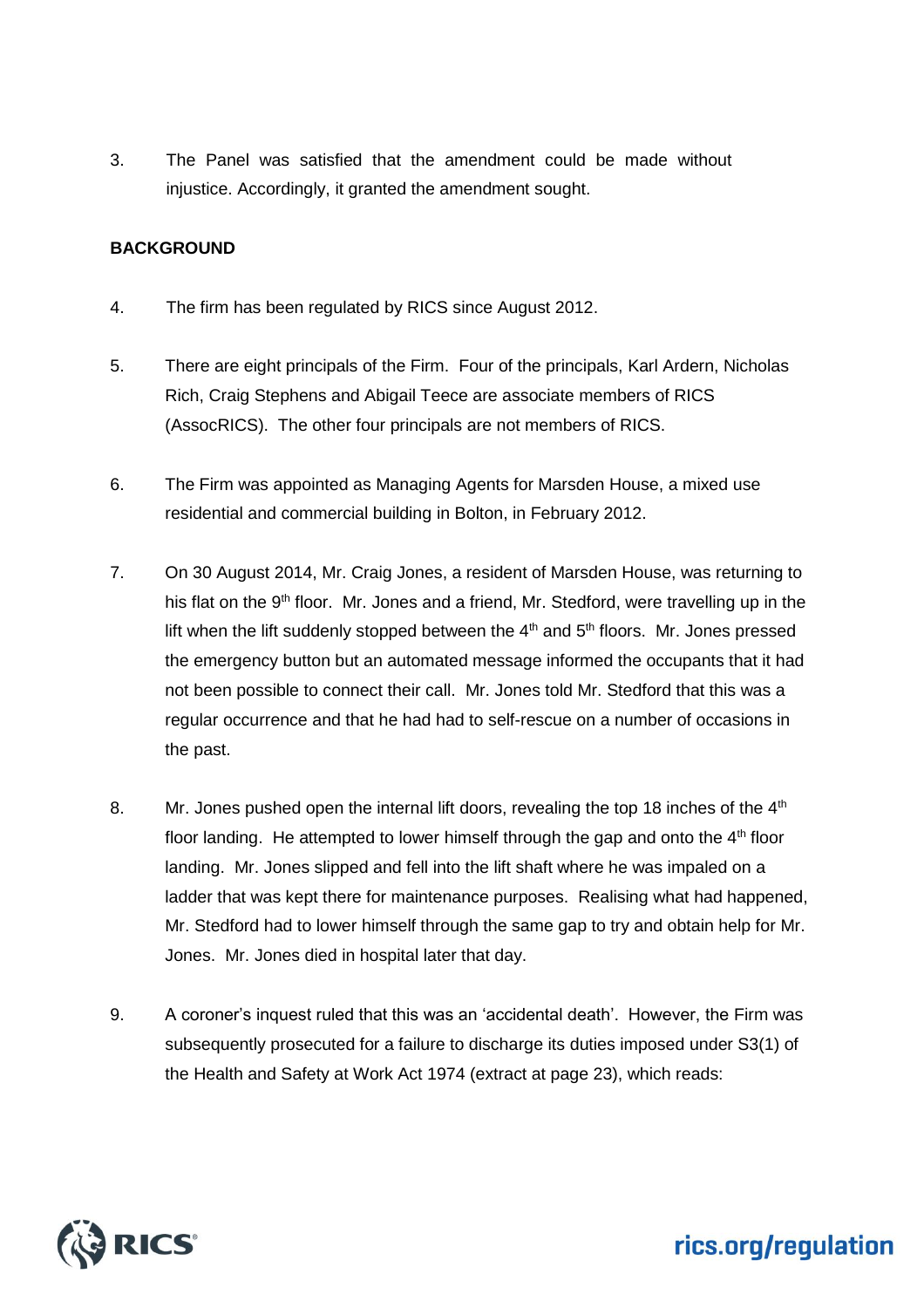*"It shall be the duty of every employer to conduct his undertaking in such a way as to ensure, so far as is reasonably practicable, that persons not in his employment who may be affected thereby are not thereby exposed to risks to their health or safety."*

- 10. Peter Smith, one of the non-Member principals, pleaded guilty to the charge on behalf of the Firm at an early stage in proceedings. The Firm was convicted on 27 June 2016.
- 11. On 23 December 2016, His Honour Judge Clayson passed a financial penalty of £120,000 plus costs of £45,000 and a victim surcharge of £120, payable by way of 12 equal monthly instalments

### **RICS' SUBMISSIONS**

- 12. RICS relied upon the sentencing remarks of the Judge, where he highlighted three failures by the Firm that amounted to a breach of section 3(1) of the Health and Safety at Work Act 1974:
	- a. Although the Firm engaged suitably qualified lift engineers, Zurich Management Services, to examine the lifts at six monthly intervals and despite paying Zurich's invoices for doing that work and providing those reports, the Firm failed to ensure that they actually received those reports. Had the Firm seen those reports, it was evident that significant faults in the operation of the lifts had been identified and required urgent attention, that ultimately was not taken.
	- b. Maintenance and emergency call out reports prepared by a third party, Ark Elevators, were provided to the Firm and those reports referred to instances of lifts becoming stuck between floors and passengers forcing the doors open to escape, and some reports of the auto-dialler system not working. Despite receiving these reports, the Firm failed to investigate and seek to rectify the

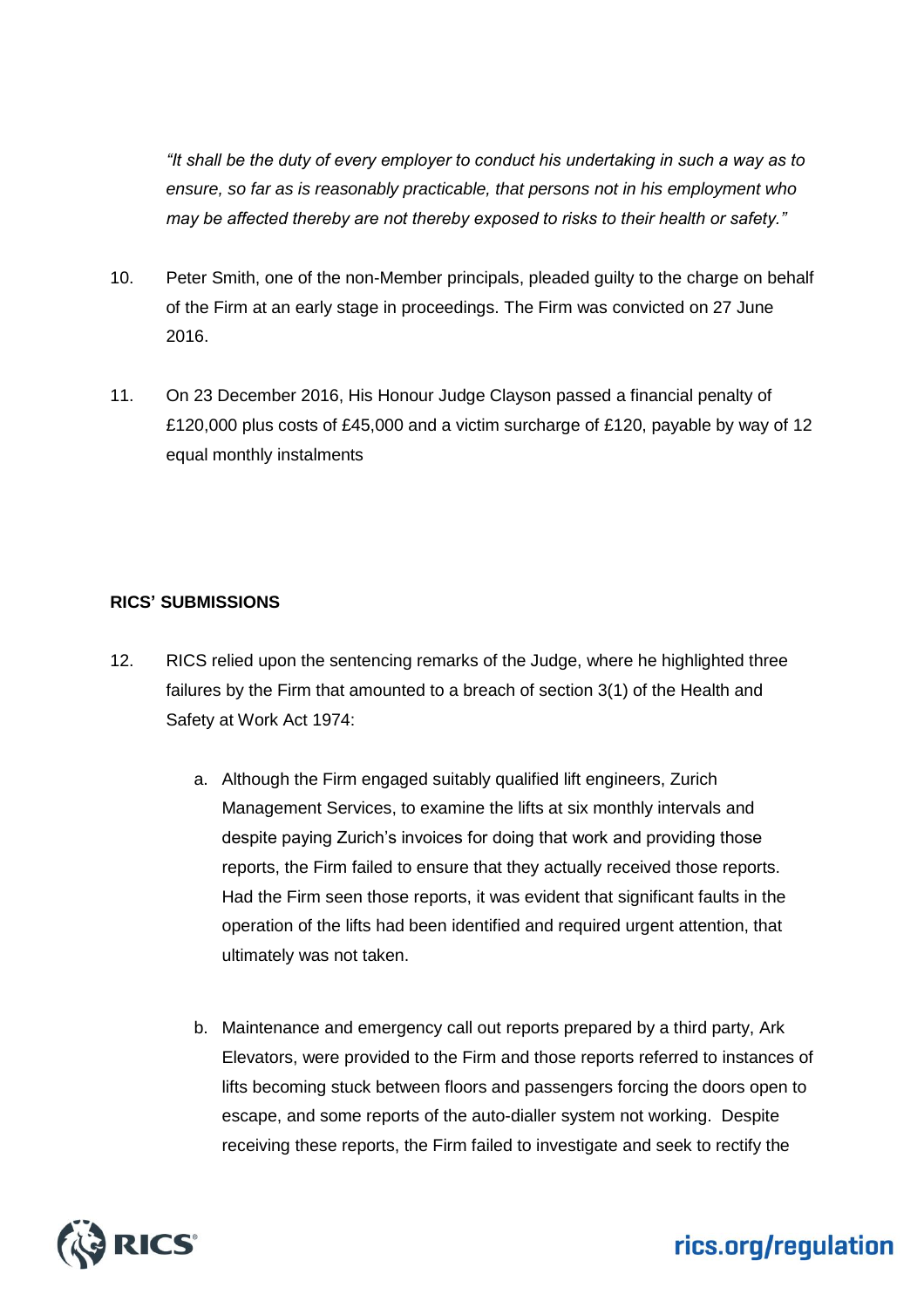lifts operation in order to ensure that should persons become trapped in a lift, there was a prompt and reliable system in place ensuring their rescue.

- c. The Firm failed to provide appropriate Health & Safety training for the building caretaker, Mr Lamb, to enable him to understand who specifically should be notified in the event of a lift failure or emergency.
- 13. RICS invited the Panel to rely upon the Certificate of Conviction as prima facie evidence that the Firm failed to comply with their statutory duties under S3(1) of the Health and Safety at Work Act 1974, during their appointment as Managing Agents for Marsden House. (para 41.d of the Disciplinary, Registration and Appeal Panel Rules) and to rely upon the basis of plea and the Judge's sentencing remarks as evidence of the facts giving rise to that conviction.
- 14. RICS contended that by acting in breach of the Health and Safety at Work Act, to the extent that their actions resulted in a conviction, the Firm failed to act with due skill, care and diligence and with proper regard for the standards expected of it contrary to Rule 4 of the Rules of Conduct for Firms 2007.
- 15. Further, RICS submitted that such a failure to comply with a RICS rule may render the Firm liable to disciplinary action in accordance with Bye-Law 5.3.2(b). In this case the Firm failed, in the course of its business, to comply with statutory requirements and was convicted of a criminal offence as a result. The Firm exposed a great number of people to risk over a sustained period and that breach is sufficiently serious, in RICS's view, as to render the Firm liable to disciplinary action.
- 16. The incident, the subsequent inquest and the criminal proceedings attracted significant media interest. RICS submitted that the nature of the negative press serves to diminish the reputation of the profession and bring RICS into disrepute. It is important that the public can trust RICS members to undertake their duties with the utmost care and diligence. The Firm would therefore be liable to disciplinary action in accordance with Bye-Law 5.3.2(a).

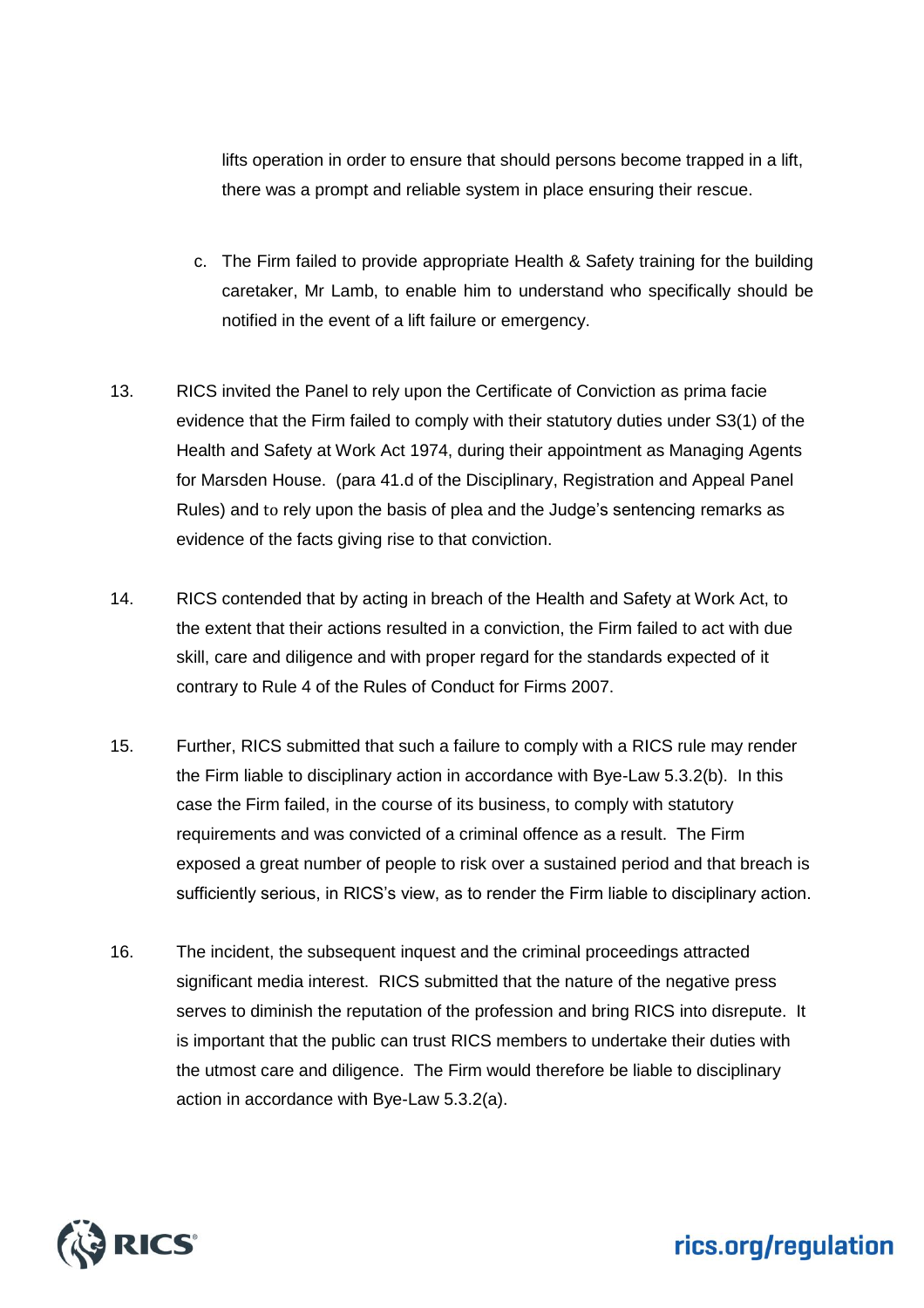17. RICS submitted that this case is of course made more serious by Mr. Jones' death. However, any failing that exposes occupants of a building to unacceptable risks to their health, should be treated seriously and it is not only those breaches resulting in serious injury or death that render a firm liable to disciplinary action.

### **THE FIRM'S SUBMISSIONS**

18. The Firm admitted the facts and that the facts rendered it liable to disciplinary action

### **BURDEN AND STANDARD OF PROOF**

19. RICS is required to prove the allegations to the civil standard; that it is more likely than not that any event material to those allegations occurred.

### **DECISION ON FACTS**

20. On the basis of the Firm's admission, the Panel finds the factual allegation proved.

### **LIABILITY TO DISCIPLINARY ACTION**

- 21. The Panel reminded itself that liability to disciplinary action was a matter for the judgment of the Panel. On the basis of the facts found the Panel had to decide whether or not the Firm is liable to disciplinary action. In coming to its conclusion, the Panel accepted the advice of the Legal Assessor. The Panel reminded itself that as the professional regulator, it had a different role and function to the criminal courts.
- 22. The Panel noted that the Firm accepted that its failings rendered it liable to disciplinary action and took this acceptance into account in making its judgment.
- 23. The Panel decided that the Firm is liable to disciplinary action in accordance with Bye Law B5.3.2.a, in that it has conducted itself in a way liable to bring RICS into disrepute by committing the serious criminal offence under the Health and Safety at Work Act 1974. The Panel also decided that the Firm is liable to disciplinary action in accordance with Bye Law B5.3.2.c as a result of its failure to comply with Rule 4 of the Rules of Conduct for Firms 2007. The Panel was satisfied that the Firm's failures

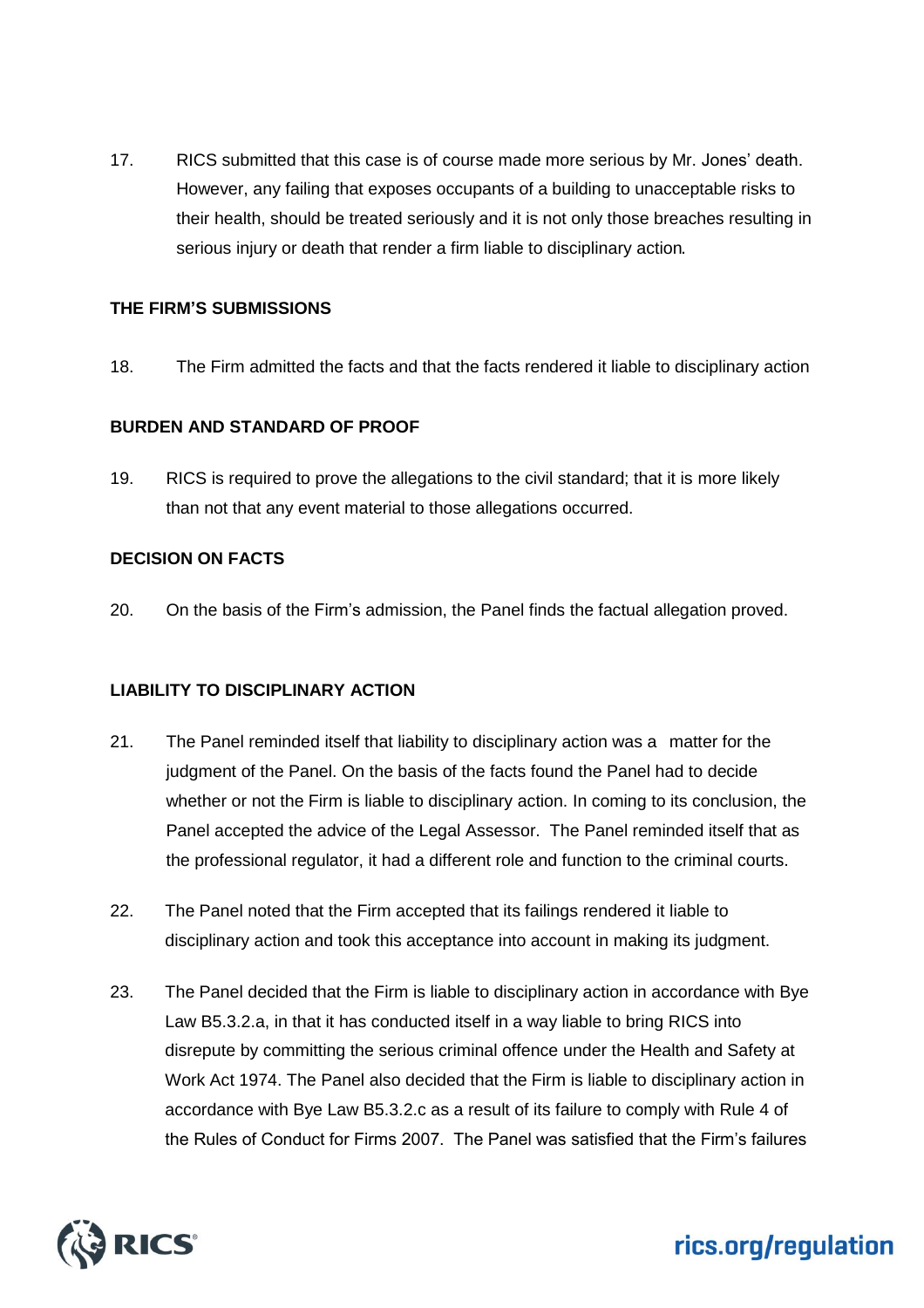were serious and undermined the reputation of the profession and public confidence in it. The Firm failed to actively maintain an overview of the safety of the lift operations. The failures led to it not appreciating that residents and visitors were intermittently becoming trapped in lifts and on occasions seeking to self-rescue. These problems happened "quite often" in 2012 to 2014 and were described by the sentencing Judge as "a serious accident waiting to happen". The Judge further commented "Had those improvements been made, it is in my view likely that the incident with which this case is concerned would not have happened." The Panel considered that the case is made more serious by the death of Mr Jones. It accepted RICS's submission that the Firm's failings exposed a great number of people to risk over a sustained period. It also noted that the sentencing Judge considered the Firm's proposition that had it been aware of the problems with the lifts, their rectification would not have prevented Mr Jones' death to be "wholly unsustainable". The Panel also bore in mind that in relation to the criminal sentencing guidelines, the Judge ascribed the "medium" culpability categorisation and stated that this was not a case where there were "no or very inadequate systems in place".

24. Considering all these matters, the Panel had no hesitation in determining that the Firm's failures were sufficiently serious to render it liable to disciplinary action.

#### **SANCTION**

- 25. The Panel next considered sanction. It noted the submissions of Mr. Lynch on behalf RICS and Mr. Mant on behalf of the Firm. It had regard to the RICS Sanctions Policy and bore in mind the overriding principle of proportionality.
- 26. The Panel also received oral evidence from Mr. Ardern, a Director of the Firm, who indicated that he had been the person primarily responsible for dealing with the case through the Health & Safety Executive investigation and the criminal case. He also detailed the various steps and systems and procedures the Firm has put in place since this tragedy. These included what Mr. Ardern contended were multiple checks and balances through a designated Risk Management Department; updates to their IT

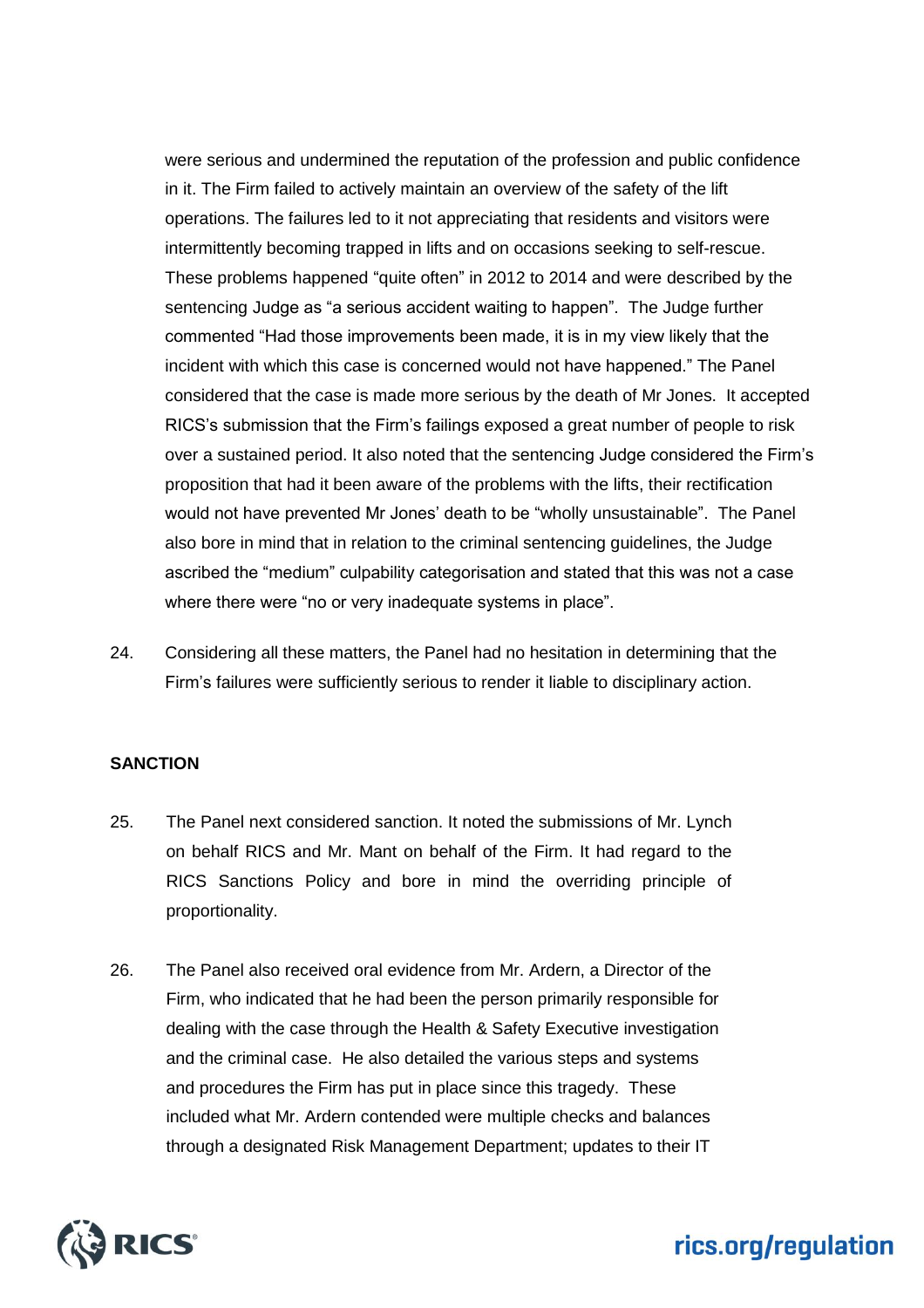system; regular contact with local fire brigades and a bespoke in house training academy for their staff on health and safety issues.

- 27. The Panel considered that the Firm had demonstrated that it had taken significant remedial steps to put in place systems and procedures to reduce the risk of such failures re-occurring.
- 28. However, the Panel was far less impressed with Mr. Ardern's evidence as to the Firm's understanding of the impact on the Firm's failings on the reputation of the profession and the role of its regulator. It was concerned particularly to note that, despite detailed questioning, Mr. Ardern did not demonstrate any real insight into the impact of such failings on the standing of the profession.
- 29. The Panel bore in mind that the purpose of sanctions is not to be punitive, though that may be their effect. The purpose of sanctions is to declare and uphold the standards of the profession, to safeguard the reputation of the profession and of RICS as its regulator and to protect the public. Sanctions must be proportionate to the matters found proved.
- 30. The Panel also took into account that the Firm had received a criminal sanction of a fine of £120,000 for the offence it had committed, but reminded itself that, as the Regulator, this Panel has a different function to the criminal courts and that its overarching duty is to ensure public protection and to declare and uphold proper standards of conduct and to maintain the reputation of the profession.
- 31. The Panel considered carefully the mitigating and aggravating factors of this case as well as the issue of proportionality in weighing up the most appropriate response.
- 32. The Panel considered that the following aggravating factors were present:
	- There had been a serious risk of harm to the public
	- The Firm's failings contributed to the death of Mr. Jones
	- The failings resulted in a criminal conviction

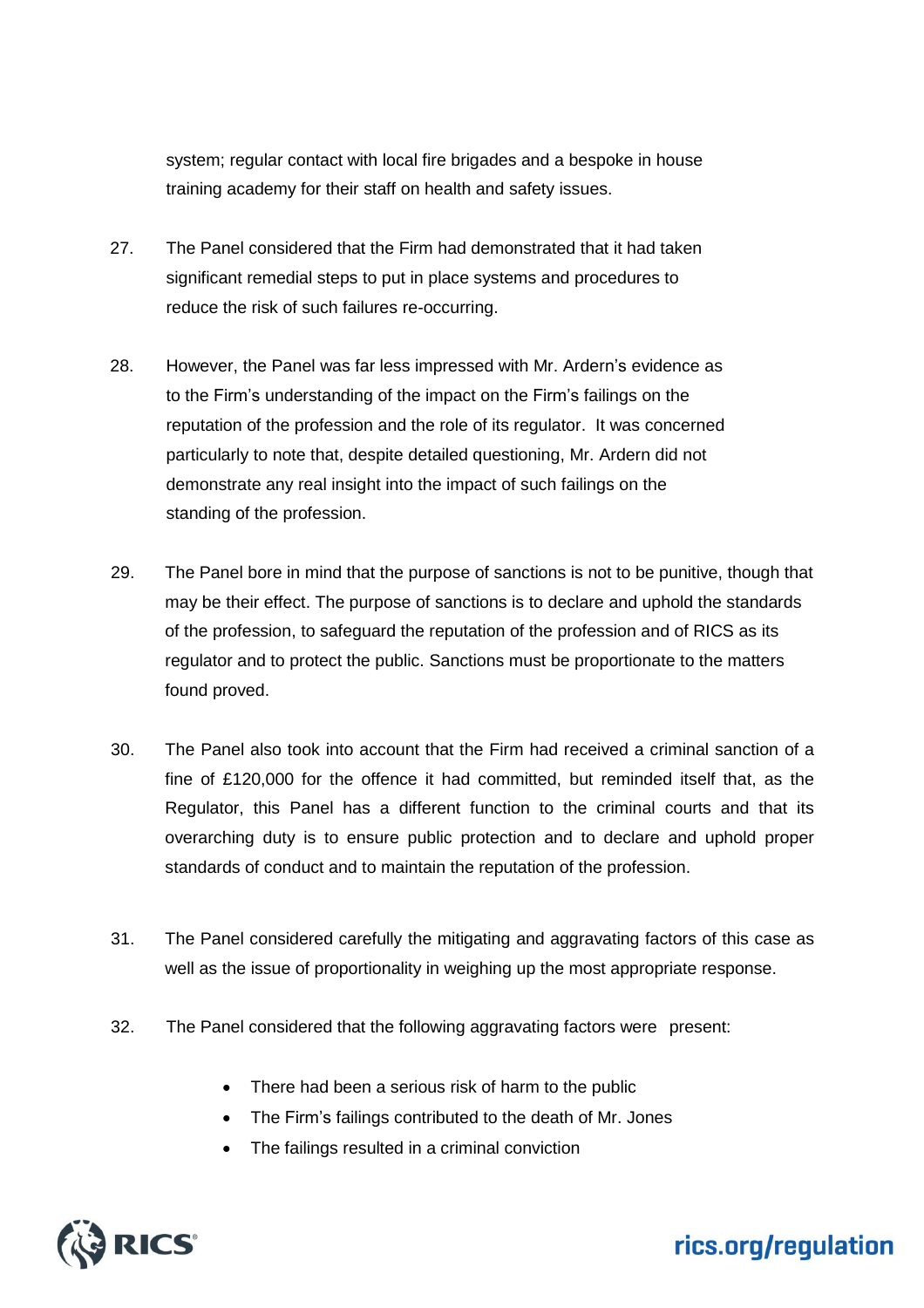- The failures were over a prolonged period of time
- The absence of five Thorough Examination Reports from the lift experts were unnoticed by the Firm through their system failure
- The Firm had demonstrated only very limited insight into the impact of such failings on the reputation of the profession and the role of the RICS as its regulator
- 33. The Panel considered that the following mitigating factors were present:
	- The Firm has admitted the charge
	- The breaches were not intentional
	- It has no previous regulatory history
	- It has engaged with RICS' disciplinary process
	- It has put systems and processes in place to reduce the risk of repetition since the failings
	- There is no evidence of any repetition of these failures
- 34. The Panel first considered whether to take no action. The Panel concluded that the failures were far too serious for this to be a realistic option.
- 35. The Panel went on to consider a Caution but concluded that the failures could not be described as minor. It concluded that a Caution would not be proportionate or appropriate, given the gravity of the failures.
- 36. The Panel considered that the combination of a Reprimand and a Fine would be the sufficient and proportionate sanction to mark the gravity of the failures where there had been a risk of harm and to reflect the damage such failings cause to the standing and reputation of the profession with the public.
- 37. In all the circumstances and mindful of the size of the Firm and the gravity of the failings, the Panel determined that a fine of £20,000 would be appropriate and proportionate.

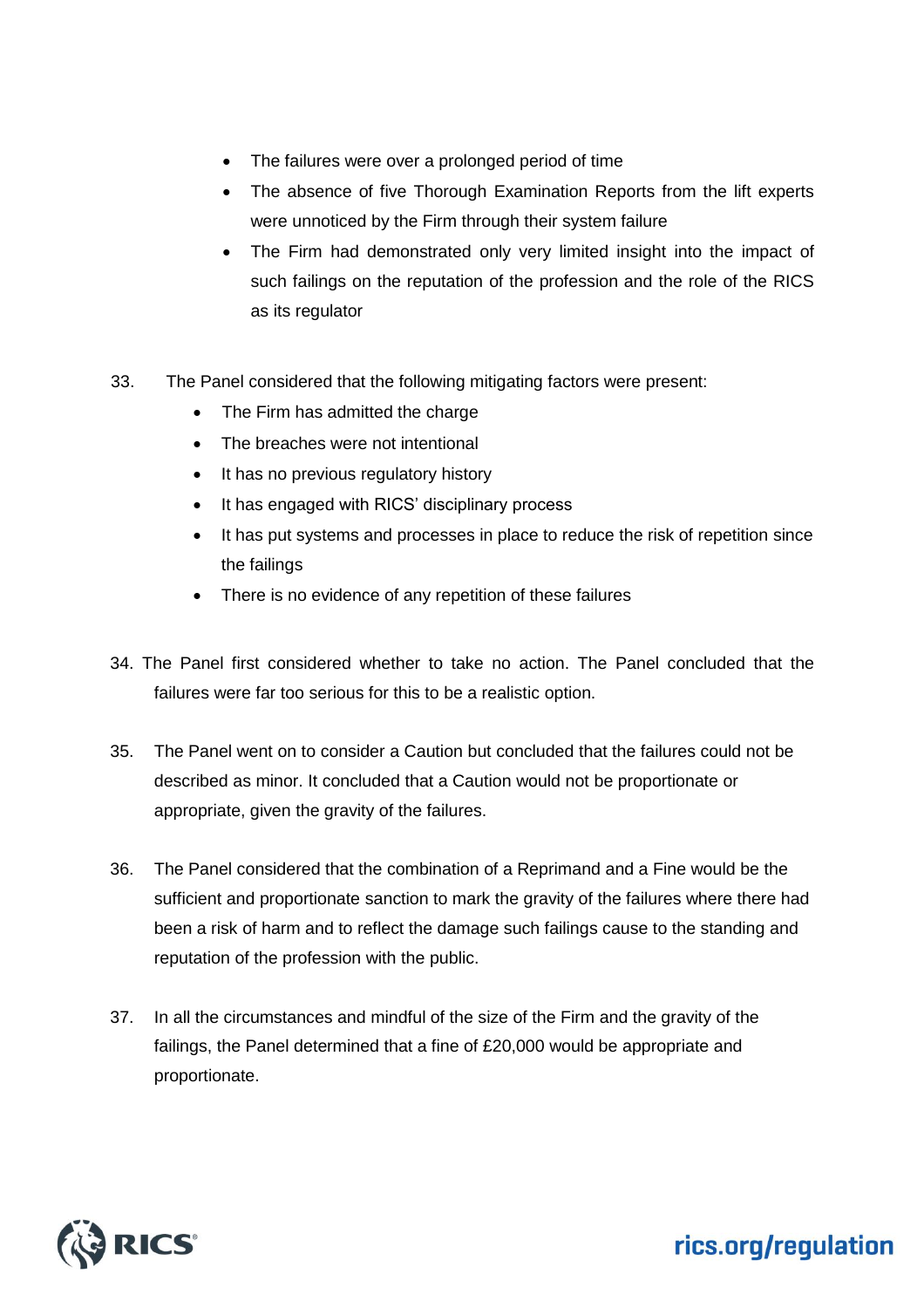38. Given the Panel's acceptance that systems had been put in place, it was satisfied that there was a low risk of repetition. Therefore, it did not consider that a condition of an audit to ensure compliance, as suggested in the alternative by Mr. Mant, was necessary or proportionate.

### **PUBLICATION**

39. The Panel has considered the policy on publication of decisions, The Sanctions Policy Supplement 3 - Publication of Regulatory Disciplinary Matters. This decision will be published on the RICS website and in the RICS magazine Modus. It did not consider that there were any exceptional reasons not to follow the usual presumption of publication.

### **COSTS**

- 40. RICS made an application for costs in the sum of £10,378. This did not include its costs for a Direction Hearing on 14 February 2018, where RICS had attempted to admit evidence relating to a statement detailing exchanges between the Firm and the Case Presenter for RICS at the first hearing of this case (which was adjourned) on 22 November 2017. RICS was unsuccessful in this application. The Panel saw an e-mail chain in relation to this evidence. Mr. Mant for the Firm, contended that as the Chair ruled on 14 February 2018 that it would be "grossly unfair" to allow RICS to rely on such evidence and that it was "highly undesirable" to encourage parties to rely on such statements, these were reasons for departing from the ordinary rule that costs should not be awarded against a regulator. Mr. Mant sought to set off the Firm's costs incurred for the Direction Hearing against RICS' costs summary and also queried the quantum of costs in respect of RICS preparation time.
- 41. The Panel accepted the advice of the Legal Assessor. It had regard to the principles set out in *Baxendale-Walker v. The Law Society*. While it noted that the application from RICS on 14 February 2018 was unusual and unsuccessful, it was not persuaded by Mr. Mant's arguments that RICS should be required to pay the Firm's costs for that